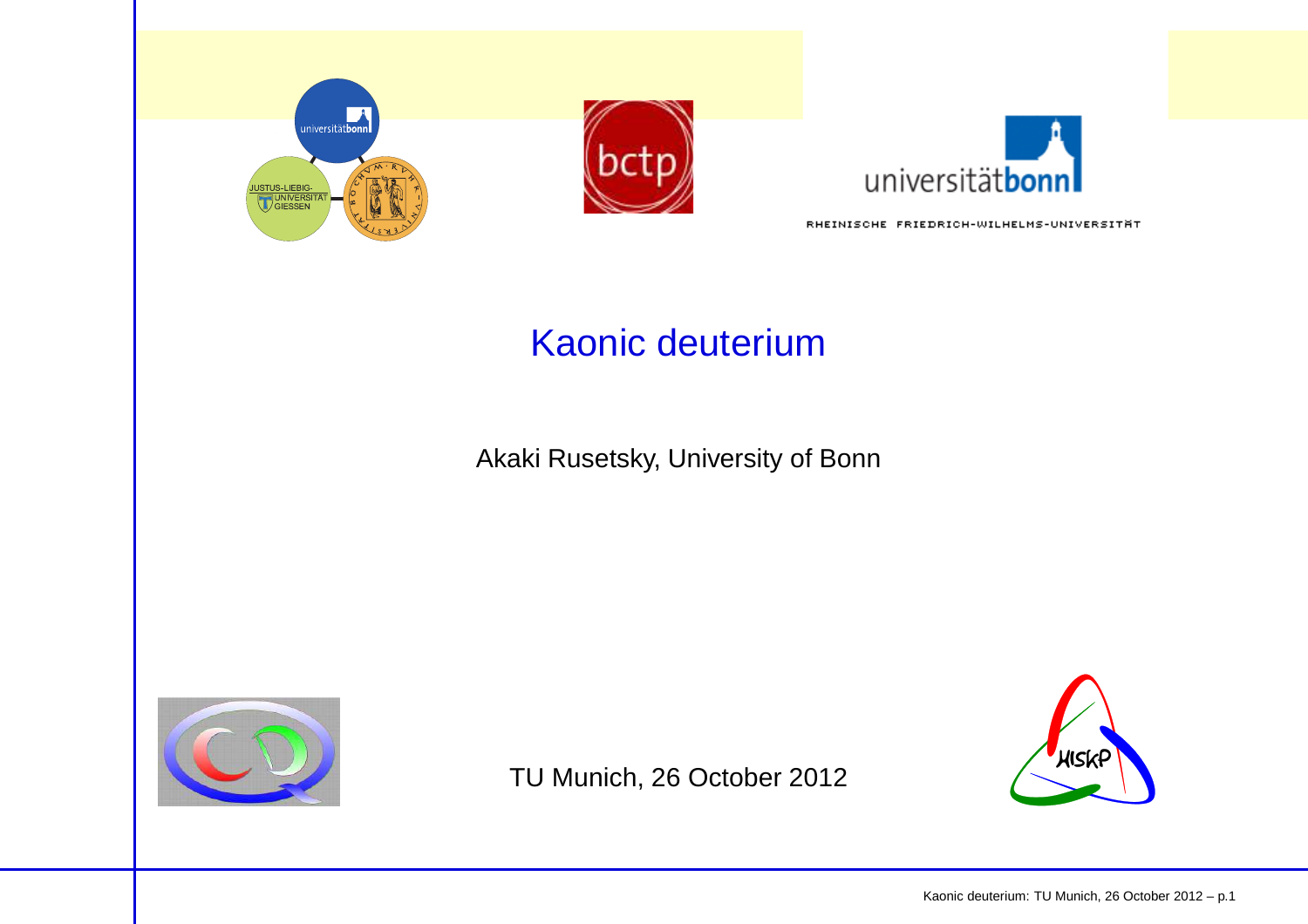## **Plan**

- Experimental status
- Physics case
- Kaonic hydrogen
- Kaonic deuterium
	- **–**– General remarks
	- **–** Static approximation: re-summed formula and analysis of data
	- **–**<sup>A</sup> systematic inclusion of the nucleon recoil
- Conclusions & outlook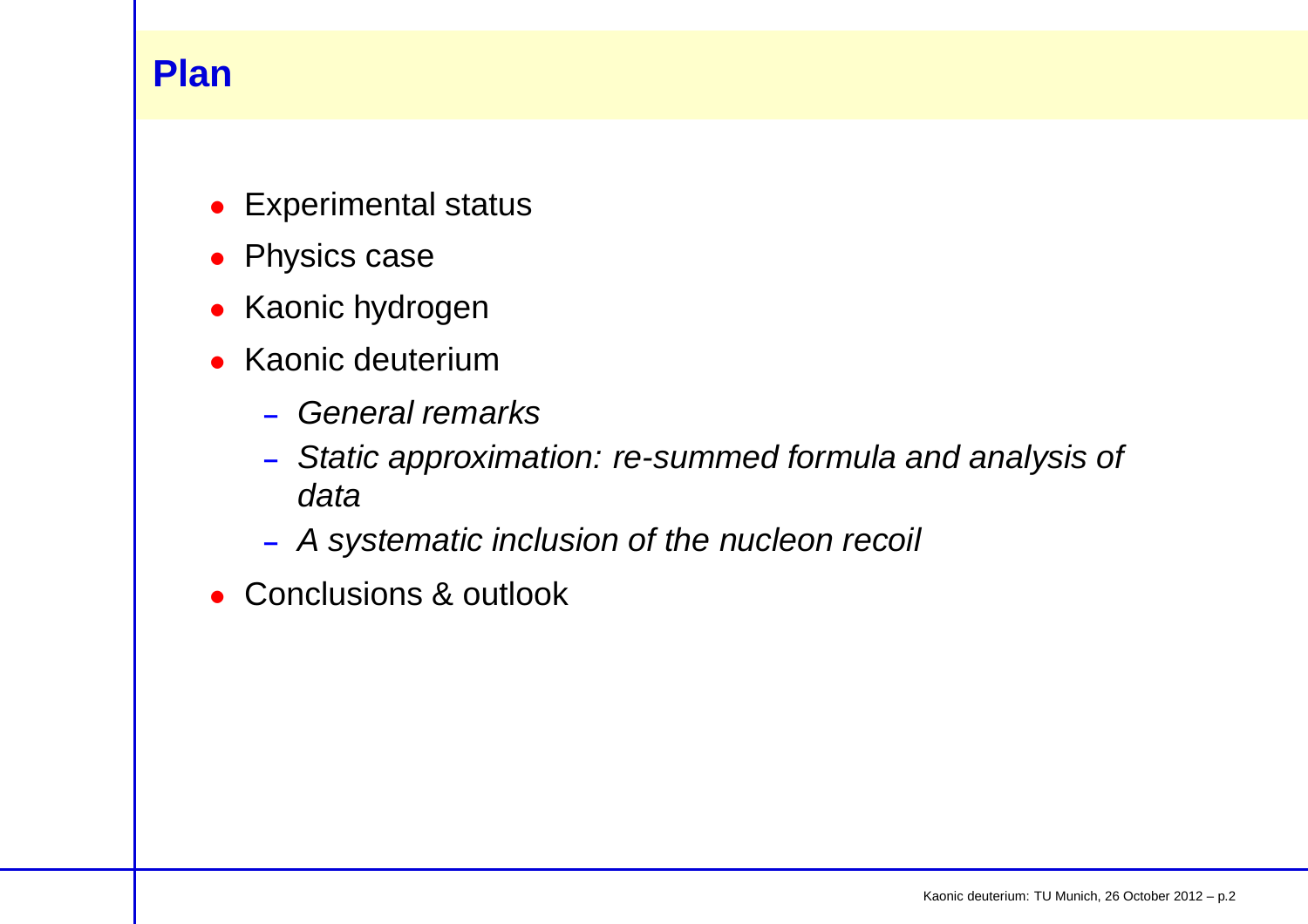## **Experimental status**



SIDDHARTA, kaonic hydrogen, arXiv:1201.4635 [nucl.ex]

 $\epsilon_{1s} = 283 \pm 36$ (stat)  $\pm$   $6$ (syst)  $\mathsf{eV}$  ,  $\;\;\Gamma_{1s} = 541 \pm 89$ (stat)  $\pm$   $22$ (syst)  $\mathsf{eV}$ 

+ measurements of the kaonic deuterium,  $^3He$  and  $^4He$ .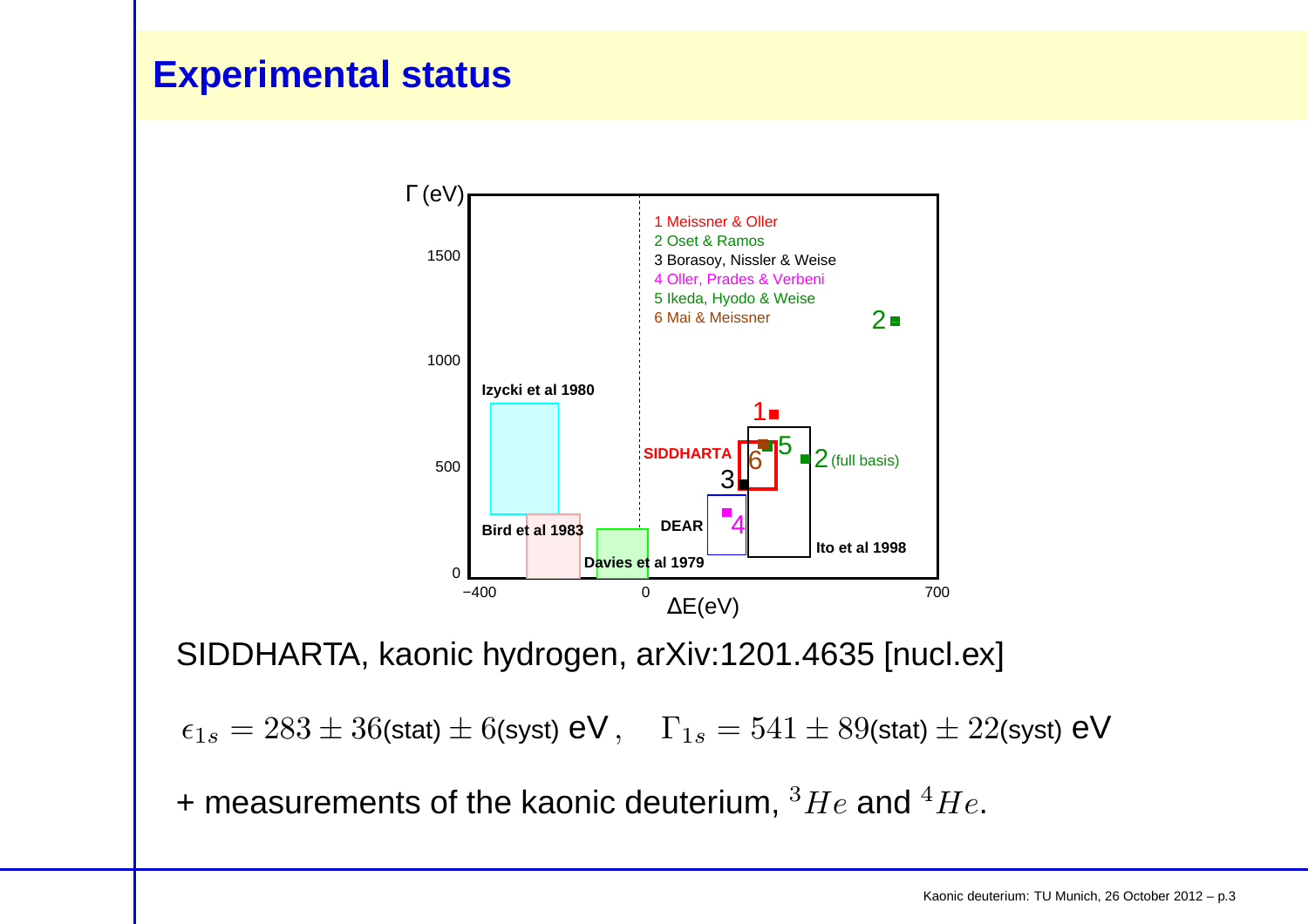## **Theoretical background: unitary baryon ChPT**

The Lagrangians:

·· ·

$$
\mathcal{L} = \mathcal{L}_1 + \mathcal{L}_2 + \cdots
$$

$$
\mathcal{L}_{1} = \langle i\bar{B}\gamma^{\mu}[D_{\mu},B]\rangle - m_{0}\langle\bar{B}B\rangle + \frac{D}{2}\langle\bar{B}\gamma^{\mu}\gamma^{5}\{u_{\mu},B\}\rangle
$$
  
+ 
$$
\frac{F}{2}\langle\bar{B}\gamma^{\mu}\gamma^{5}[u_{\mu},B]\rangle
$$
  

$$
\mathcal{L}_{2} = b_{0}\langle\bar{B}B\rangle\langle\chi_{+}\rangle + b_{D}\langle\bar{B}\{\chi_{+},B\}\rangle + b_{F}\langle\bar{B}[\chi_{+},B]\rangle
$$

+ 
$$
b_1 \langle \bar{B}[u_\mu,[u^\mu,B]] \rangle + b_2 \langle \bar{B}\{u_\mu,\{u^\mu,B\}\}\rangle
$$

+ 
$$
b_3\langle \bar{B}\{u_\mu,[u^\mu,B]\}\rangle + b_4\langle \bar{B}B\rangle\langle u_\mu u^\mu\rangle + \cdots
$$

. . . plus unitarization of the multi-channel scattering amplitudes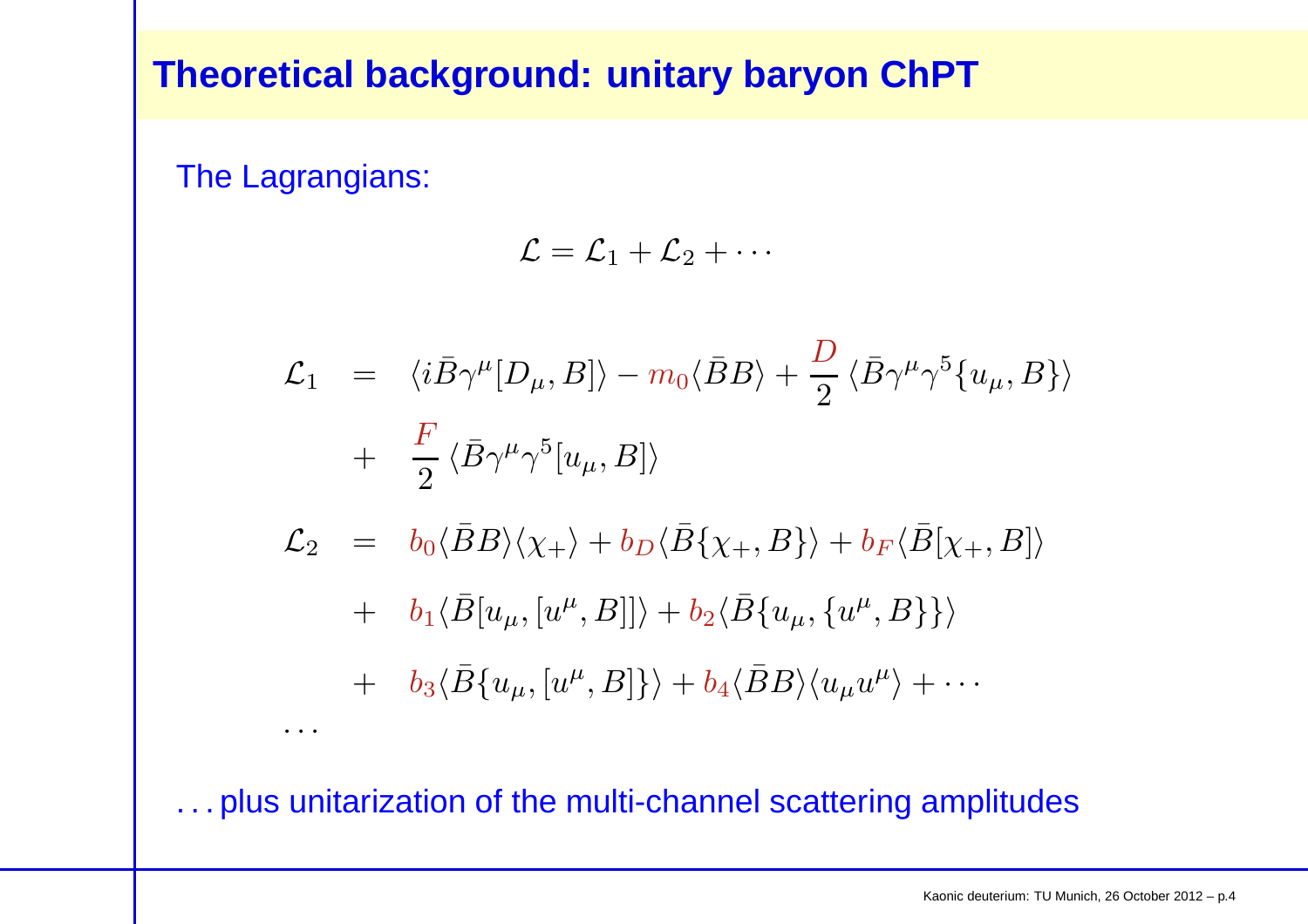## **The role of the unitarity**

Iteration of the potential evaluated in ChPT:

N. Kaiser, P. B. Siegel and W. Weise, NPA 594 (1995) 325

$$
T = V + VG_0T = \bigtimes + \bigtimes + \bigtimes
$$

Recent calculations with the NLO potential:

Y. Ikeda, T. Hyodo and W. Weise, PLB 706 (2011) 63, NPA 881 (2012) 98

M. Mai and U.-G. Meißner, arXiv:1202.2030

Input:

The scattering data for  $\bar Kp$  $\longrightarrow$  $\rightarrow \bar{K}p, \; \pi \Sigma, \; \pi \Lambda$ plus three threshold values  $\gamma, R_c, R_n$ 

The kaonic hydrogen energy shift and width

Output:

Accurate values of the  $\bar{K}N$  scattering lengths  $a_0,a_1$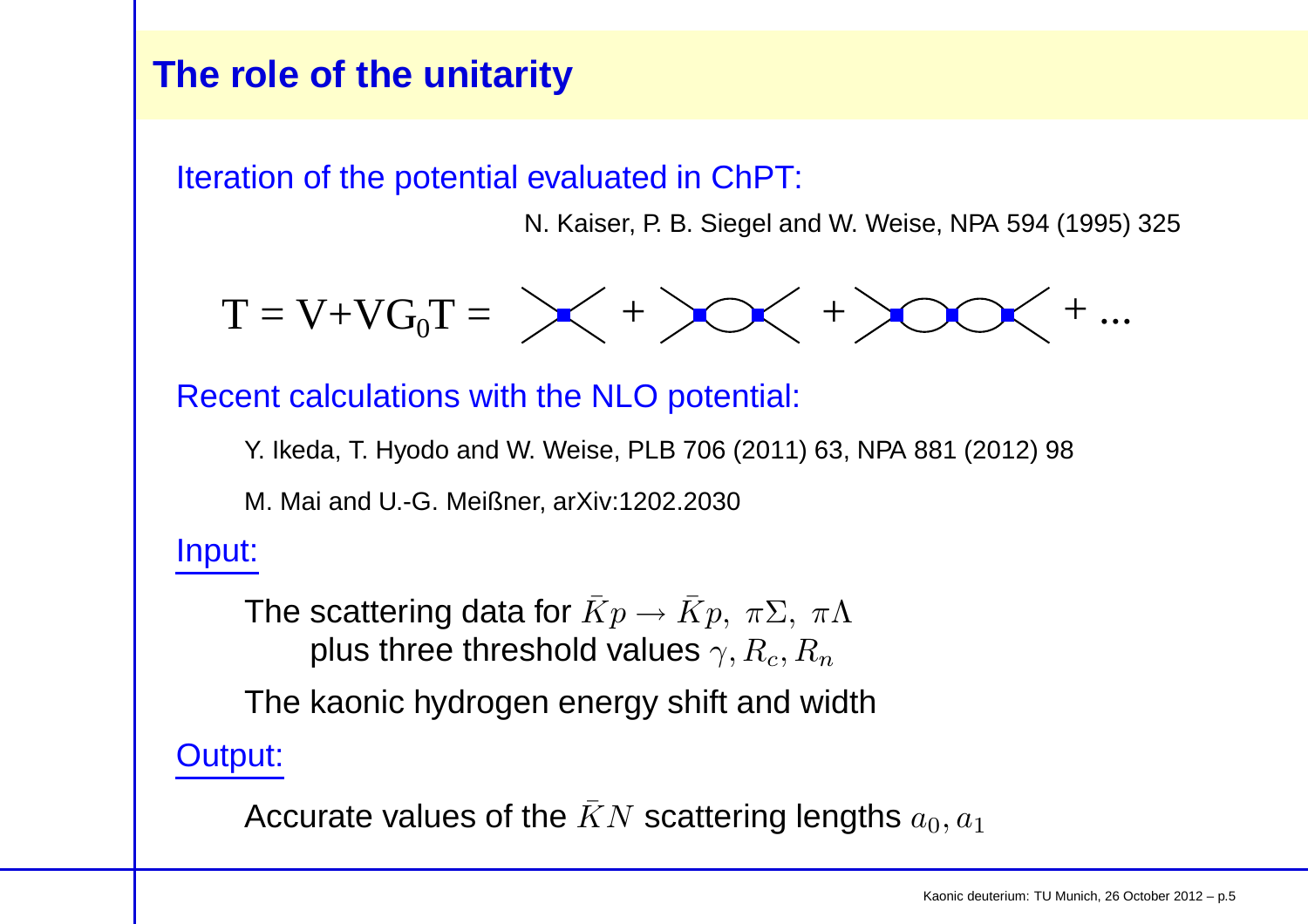## **What can one learn on the lattice?**

V. Bernard, M. Lage, U.-G. Meißner and AR, PLB 681 (2009) 439



- Two channels: "heavy"=1, "light"=2
- $\bullet\,$  A resonance in the vicinity of "heavy" threshold  $s=s_t$
- $\bullet\,$  Below "heavy" threshold  $s=s_t,$  the inelasticity is small:  $\eta\simeq 1$

$$
T_{11} = H_{11} + H_{11}iq_1T_{11} + H_{12}iq_2T_{21}
$$
  
\n
$$
T_{21} = H_{21} + H_{21}iq_1T_{11} + H_{22}iq_2T_{21}
$$

 $\textsf{Complex scattering length}$  ( $s_t$  denotes "heavy" threshold):

$$
a_{11} = H_{11}(s_t) + \frac{i q_2(s_t) (H_{12}(s_t))^2}{1 - i q_2(s_t) H_{22}(s_t)}
$$

Resonance poles are determined from secular equation:

$$
1 - iq_1H_{11} - iq_2H_{22} - q_1q_2(H_{11}H_{22} - H_{12}^2) = 0
$$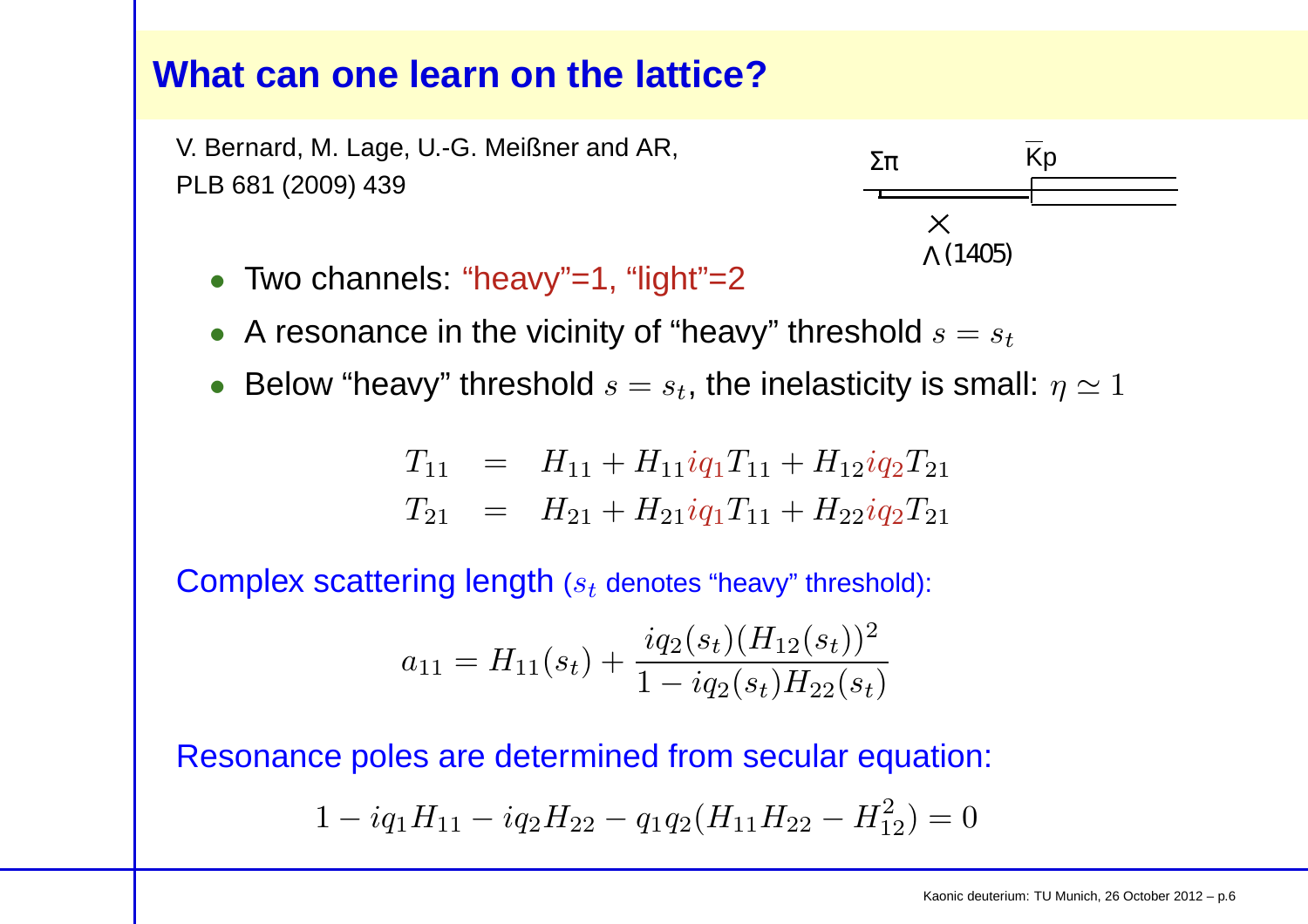## **Energy spectrum in <sup>a</sup> finite volume**

$$
\text{Finite volume:} \quad \int \frac{d^3 \mathbf{k}}{(2\pi)^3} \, (\cdots) \to \frac{1}{L^3} \sum_{\mathbf{k}} \, (\cdots), \quad \mathbf{k} = \frac{2\pi \mathbf{n}}{L}, \ \mathbf{n} \in Z^3
$$

Loop function goes into Lüscher zeta-function

$$
\sum_{i} i_{q_i} \to \mathcal{J}_i = \frac{2}{\sqrt{\pi}L} Z_{00}(1; k_i^2), \quad k_i = \frac{Lq_i}{2\pi}, \quad i = 1, 2
$$

The location of the energy levels is determined by secular equation

$$
1 - \mathcal{J}_1 H_{11} - \mathcal{J}_2 H_{22} + \mathcal{J}_1 \mathcal{J}_2 (H_{11} H_{22} - H_{12}^2) = 0
$$

$$
\longleftrightarrow \sqrt{s_n} = E_n = E_n(H_{ij}^{(\alpha)}; L), \qquad i, j = 1, 2, \quad \alpha = 0, 1, 2, \cdots
$$

 $\longleftrightarrow$  Determine  $H_{ij}^{(\alpha)}$  from the fit to  $E_n = E_n(\rightarrow)$  Fynress the scattering lengths & resons  $H_{ij}^{(\alpha)};L)$ 

 $\hookrightarrow$ 

Express the scattering lengths & resonance poles through  $H_{ij}^{(\alpha)}$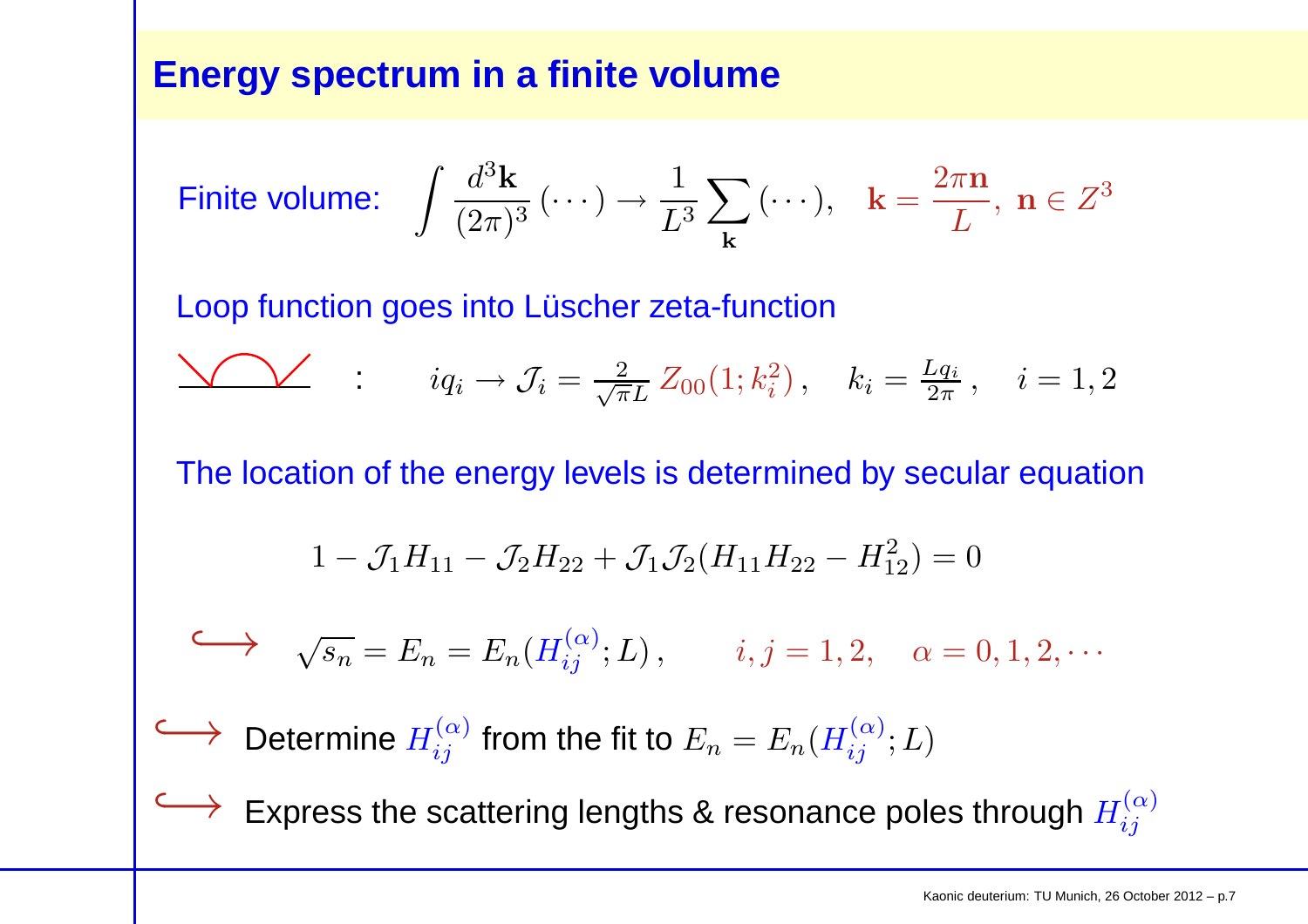# ${\mathbf A}$ n example of the energy levels:  $\bar K N, \Sigma \pi$  system

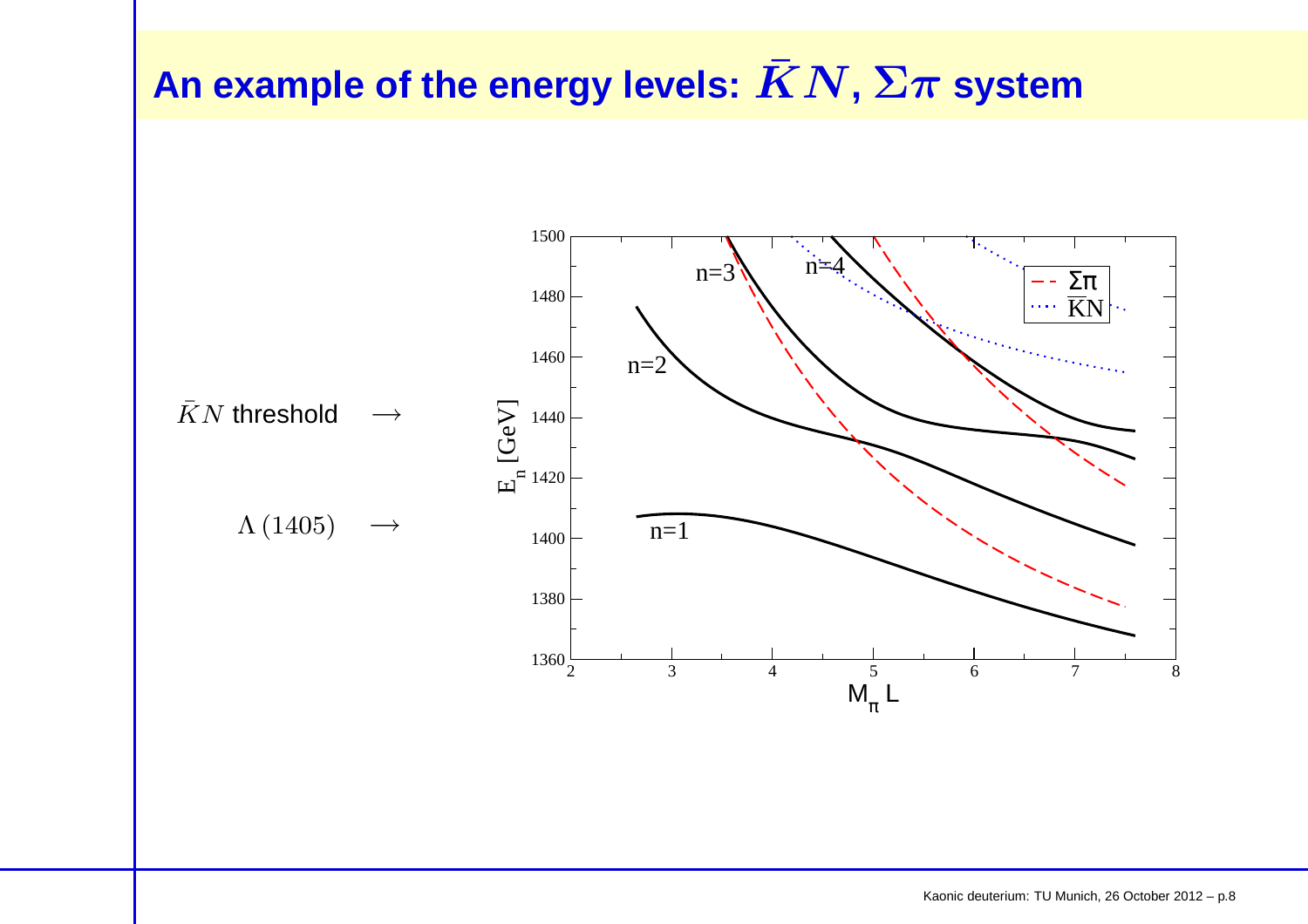## **The physics background**

## Unitary ChPT:

- Unitary ChPT can in principle predict the results of the hadronicatom measurements
- Significant restrictions, if hadronic atom data are used as <sup>a</sup>ninput; implications for the  $K^-$  interactions in the medium

## The lattice QCD can yield:

- The complex  $\bar{K}N$  scattering lengths
- $\bullet~~\sigma$ -terms and the strangeness content of the baryons

R. Horsley et al, PRD <sup>84</sup> (2011) <sup>074507</sup>

## KAONNIS/SIDDHARTA experiment:

- Extract scattering lengths  $a_0, a_1$  hydrogen and deuterium $_{\rm 1}$  from the experiments on kaonic
- Compare with unitary ChPT and lattice results $\bullet$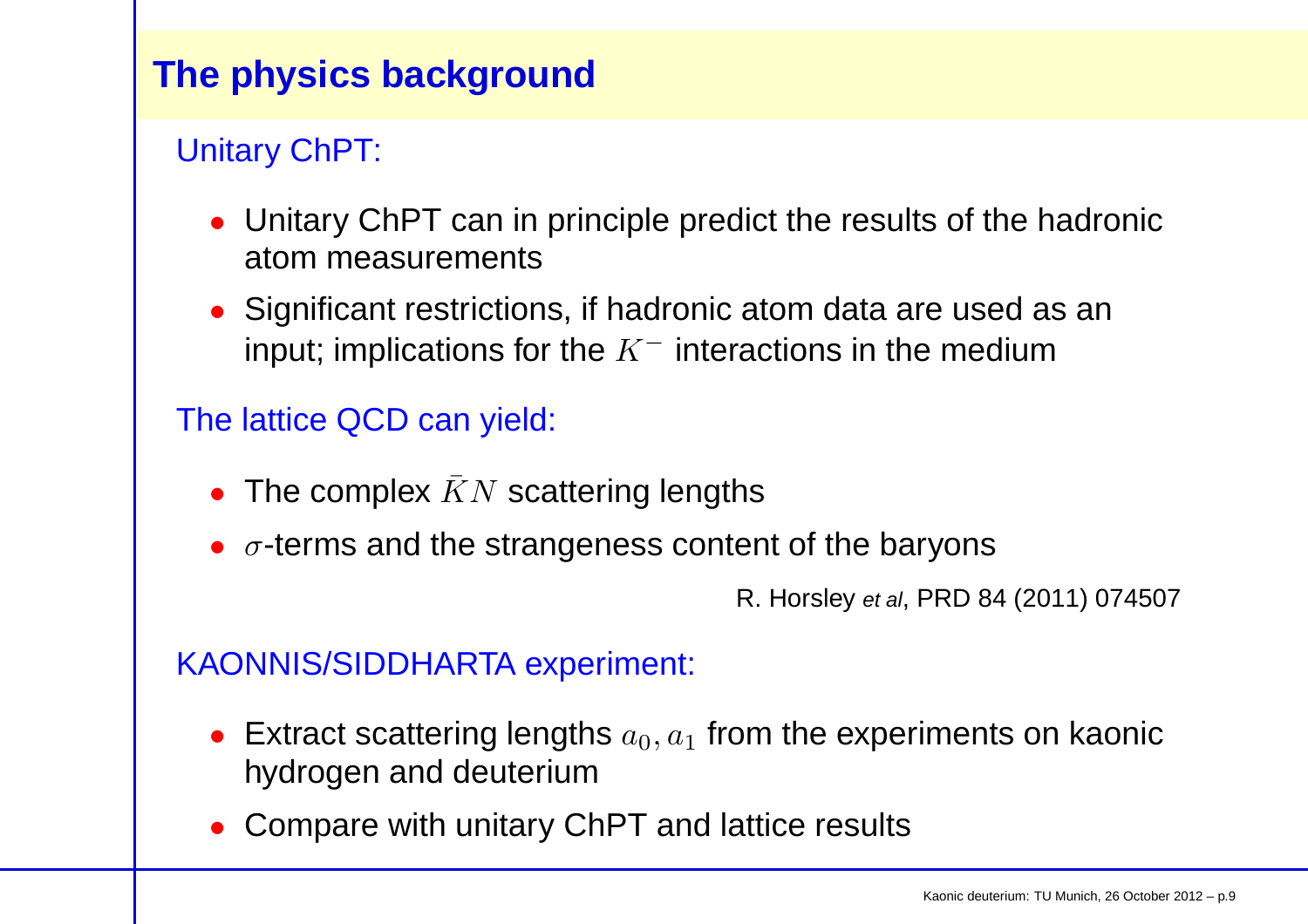## **Energy shift of the kaonic hydrogen**

U.-G. Meißner, U. Raha and AR, EPJC 35 (2004) 349

$$
\Delta E_{1s} - i \frac{\Gamma_{1s}}{2} = -2\alpha^3 \mu^2 a_p \left( 1 - 2\mu \alpha (\ln \alpha - 1) a_p \right) + \cdots
$$
  
Coulomb  $\simeq 10\%$ 

Large corrections due to the unitary cusp:

$$
a_p = \frac{\frac{1}{2} (a_0 + a_1) + q_0 a_0 a_1}{1 + \frac{q_0}{2} (a_0 + a_1)}, \qquad q_0 = (2\mu_0 \Delta \mathcal{M})^{1/2}
$$

R.H. Dalitz and S.F. Tuan, Ann. Phys. **<sup>10</sup>** (1960) <sup>307</sup>

Improvement: re-summing Coulomb corrections

$$
1 - 2\mu\alpha(\ln \alpha - 1)a_p \to (1 + 2\mu\alpha(\ln \alpha - 1)a_p)^{-1}
$$

A. Cieply and J. Smejkal, arXiv:0710.3600 [nucl-th], potential model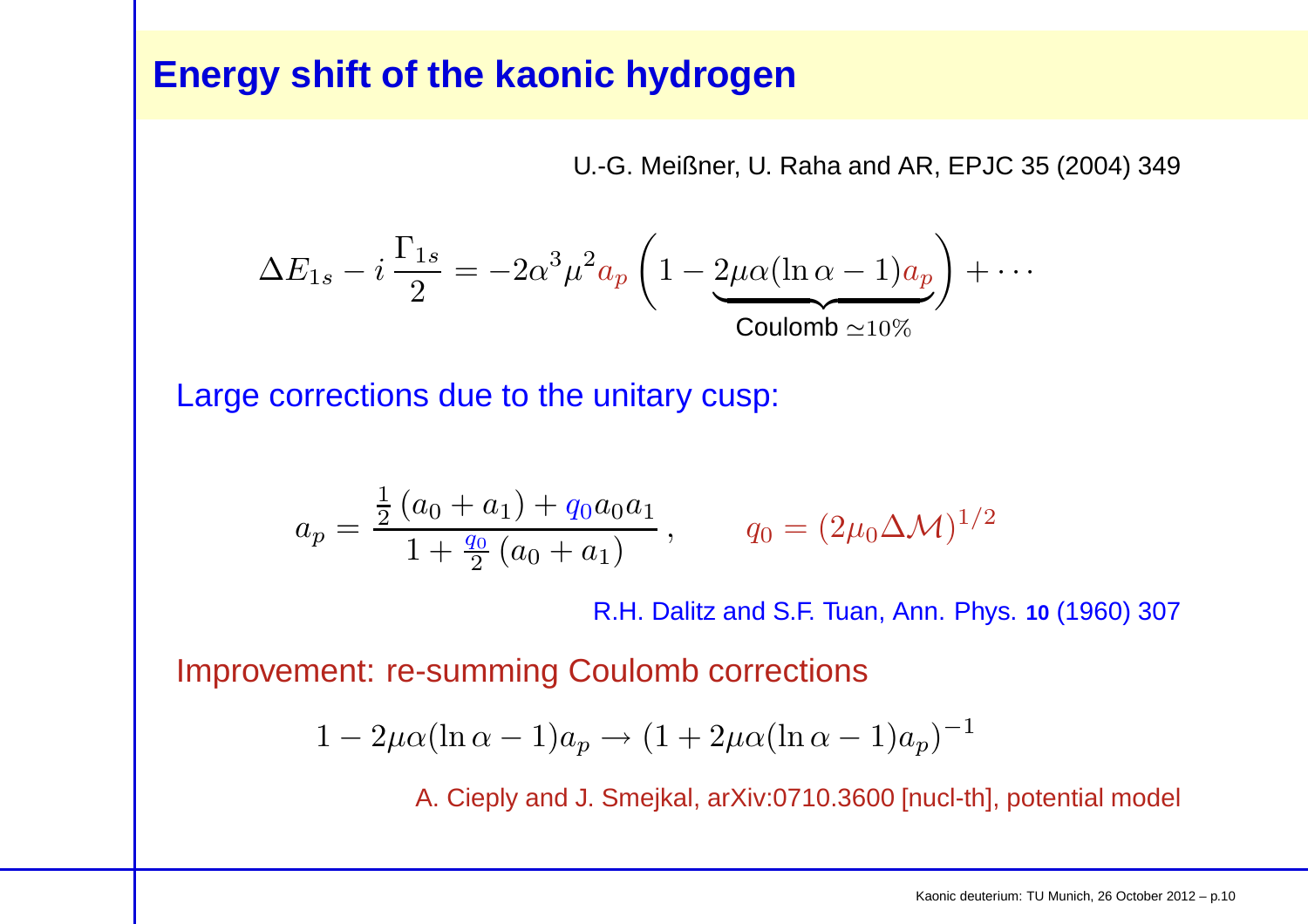## **Constraints imposed by kaonic hydrogen data**

$$
a_0 + a_1 + \frac{2q_0}{1 - q_0 a_p} a_0 a_1 - \frac{2a_p}{1 - q_0 a_p} = 0, \qquad \text{Im } a_I \ge 0 \quad \text{(unitarity)}
$$

U.-G. Meißner, U. Raha and AR, EPJC <sup>47</sup> (2006) 473



M. Döring and U.-G. Meißner, PLB 704 (2011) 663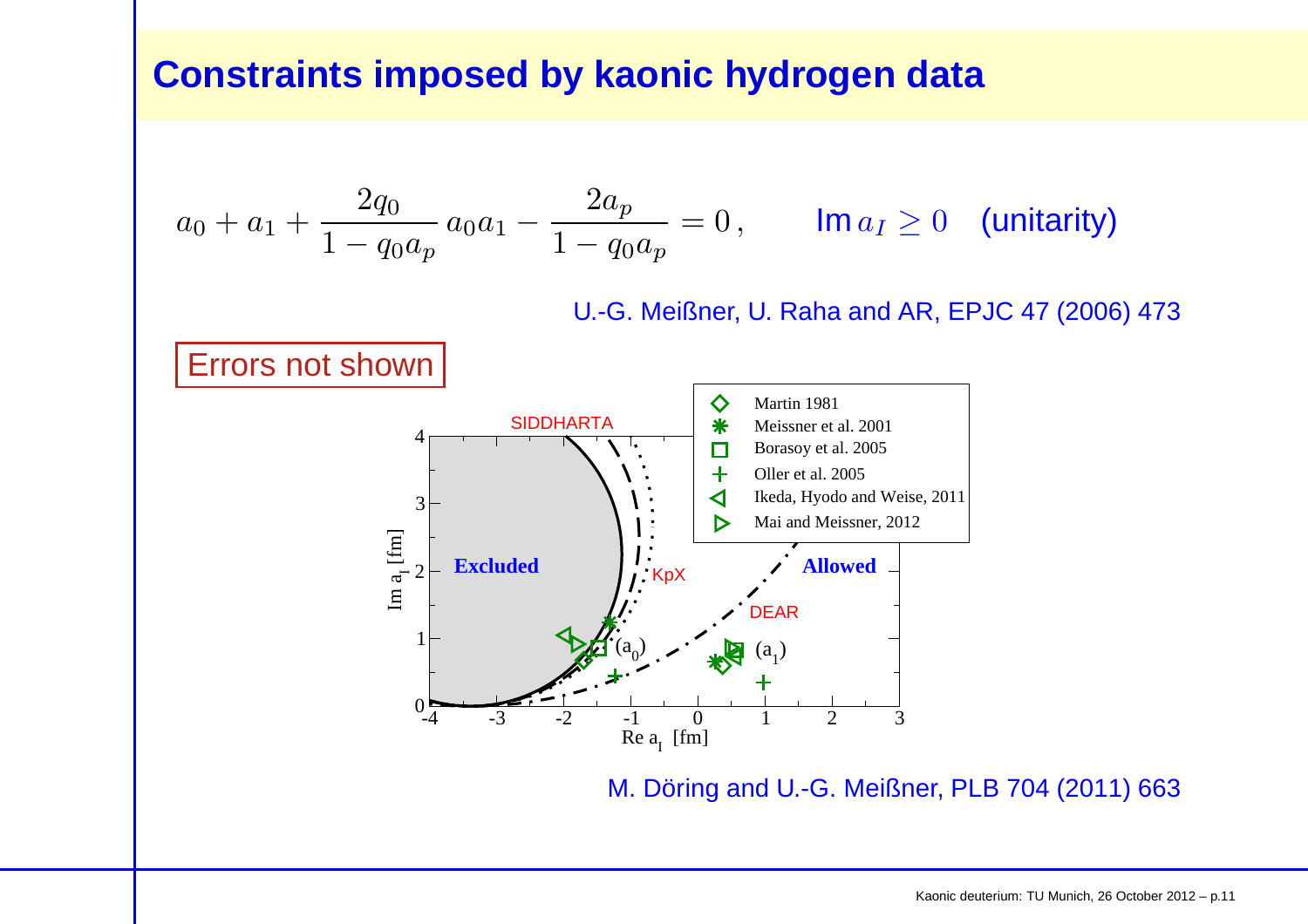#### ${\sf Extracting}$   ${\sf scattering}$   ${\sf lengths}$   $a_0$  $_{\mathbf{0}}$  and  $\boldsymbol{a}_1$

 $\bullet$   $a_0$  and  $a_1$ needs  $KH+Kd\quad\Rightarrow\quad$  4 real quantities  $_1$  separately can not be extracted from  $KH$  data alone,

$$
E_{1s}^d = \frac{1}{2} \alpha \mu_d^2 \simeq 10.4 \text{ keV}, \quad \Delta E_{1s}^d, \Gamma_{1s}^d \quad \text{of order of 1 keV}
$$

$$
\Delta E_{1s}^d - i \frac{\Gamma_{1s}^d}{2} = -2\alpha^3 \mu_d^2 A_{\bar{K}d} \left( 1 - 2\mu \alpha (\ln \alpha - 1) A_{\bar{K}d} \right) + \cdots
$$

 $a_p, \, A_{\bar{K}d} \Rightarrow S$ -wave  $\bar{K}N$  scattering lengths  $a_0$  and  $a_1$ 

- $\bullet~$  Explicitly relating  $A_{\bar{K} d}$  to  $a_0$  and  $a_1$  series is needed $_1$  through multiple-scattering
- Isospin-breaking corrections should be taken into account

Do the systematic uncertainties allow for an extraction of  $a_0$  and  $a_1$ ?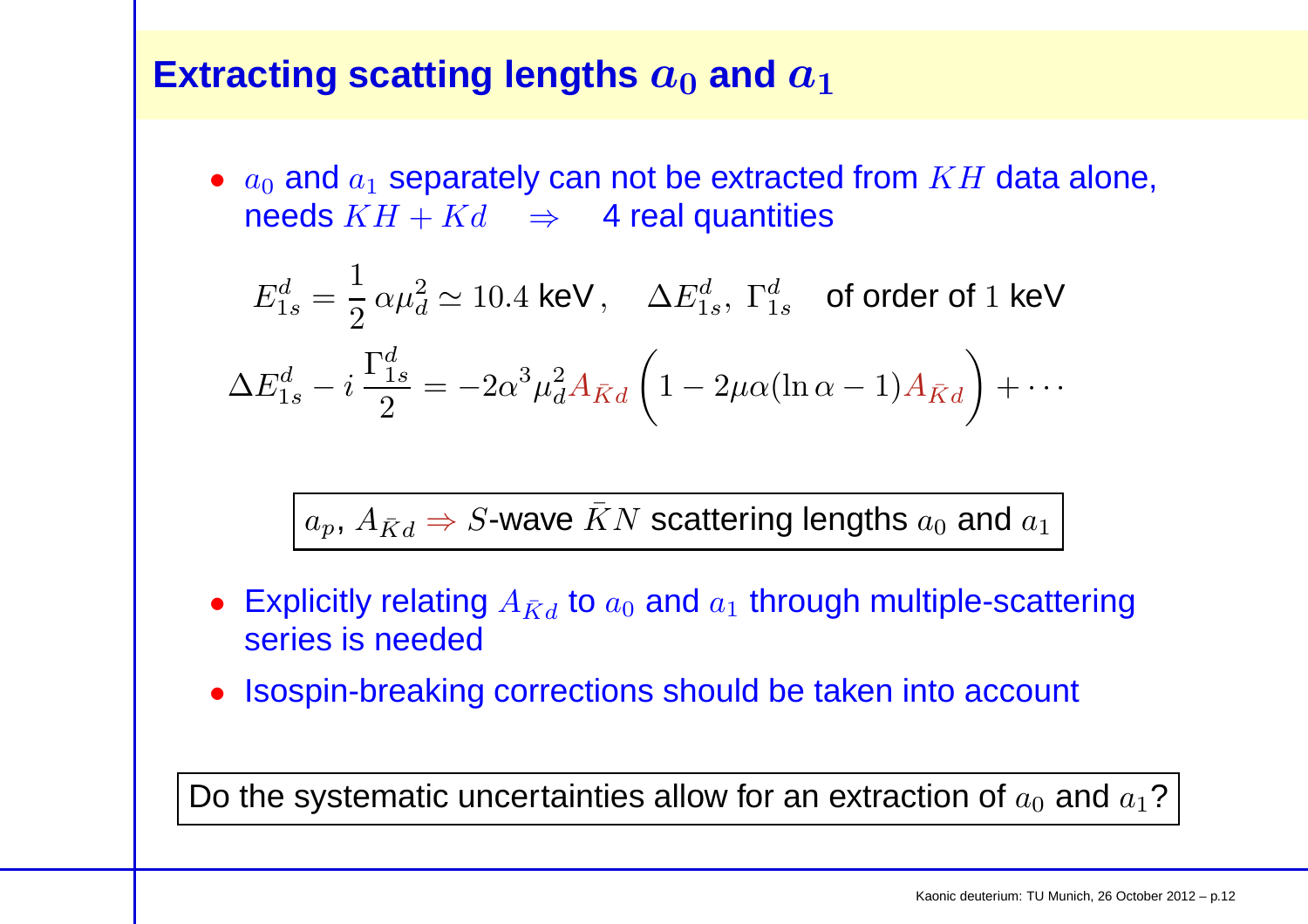## **Multiple-scattering series in FCA**

Infinitely heavy nucleon, Kaon hopping between nucleons



$$
\left(1 + \frac{M_K}{M_d}\right) A_{\bar{K}d} = \int d^3 \mathbf{r} |\Psi(\mathbf{r})|^2 \mathcal{A}_{\bar{K}d}(r), \qquad q = (2M_K \Delta \mathcal{M})^{1/2}
$$
  

$$
\tilde{t}_p + \tilde{t}_n + (2\tilde{t}_p \tilde{t}_n - b_x^2)/r - 2b_x^2 \tilde{t}_n/r^2 \qquad e^{-qr} \tilde{t}_x^2
$$

$$
\mathcal{A}_{\bar{K}d}(r) = \frac{\tilde{t}_p + \tilde{t}_n + (2\tilde{t}_p \tilde{t}_n - b_x^2)/r - 2b_x^2 \tilde{t}_n/r^2}{1 - \tilde{t}_p \tilde{t}_n/r^2 + b_x^2 \tilde{t}_n/r^3}, \ \ b_x^2 = \frac{e^{-qr} \tilde{t}_x^2}{1 + e^{-qr} \tilde{t}_n^0/r}
$$

R. Chand and R. H. Dalitz, Ann. Phys. 20 (1962) <sup>1</sup> S. Kamalov, E. Oset and A. Ramos, NPA 690 (2001) 494U.-G. Meißner, U. Raha and AR, EPJC <sup>47</sup> (2006) 473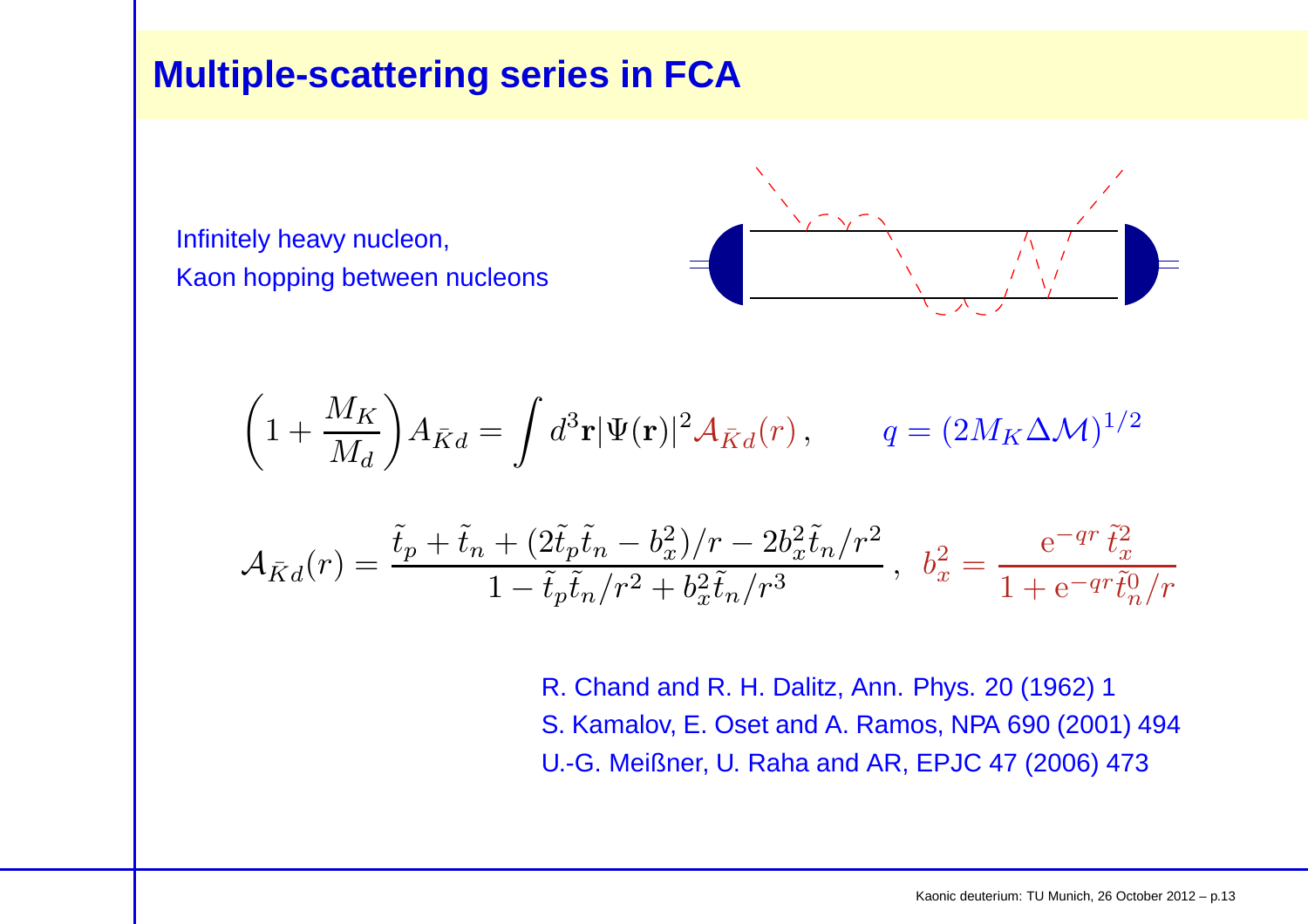# $\bar{K}H \, + \, \bar{K}d$  simultaneous data analysis

- •Experimental input: SIDDHARTA result for the kaonic hydrogen
- • $\bullet$  Theoretical input: Fixed Center Approximation  $(m_N\rightarrow\infty)$



see also U.-G. Meißner, U. Raha and AR, EPJC <sup>47</sup> (2006) 473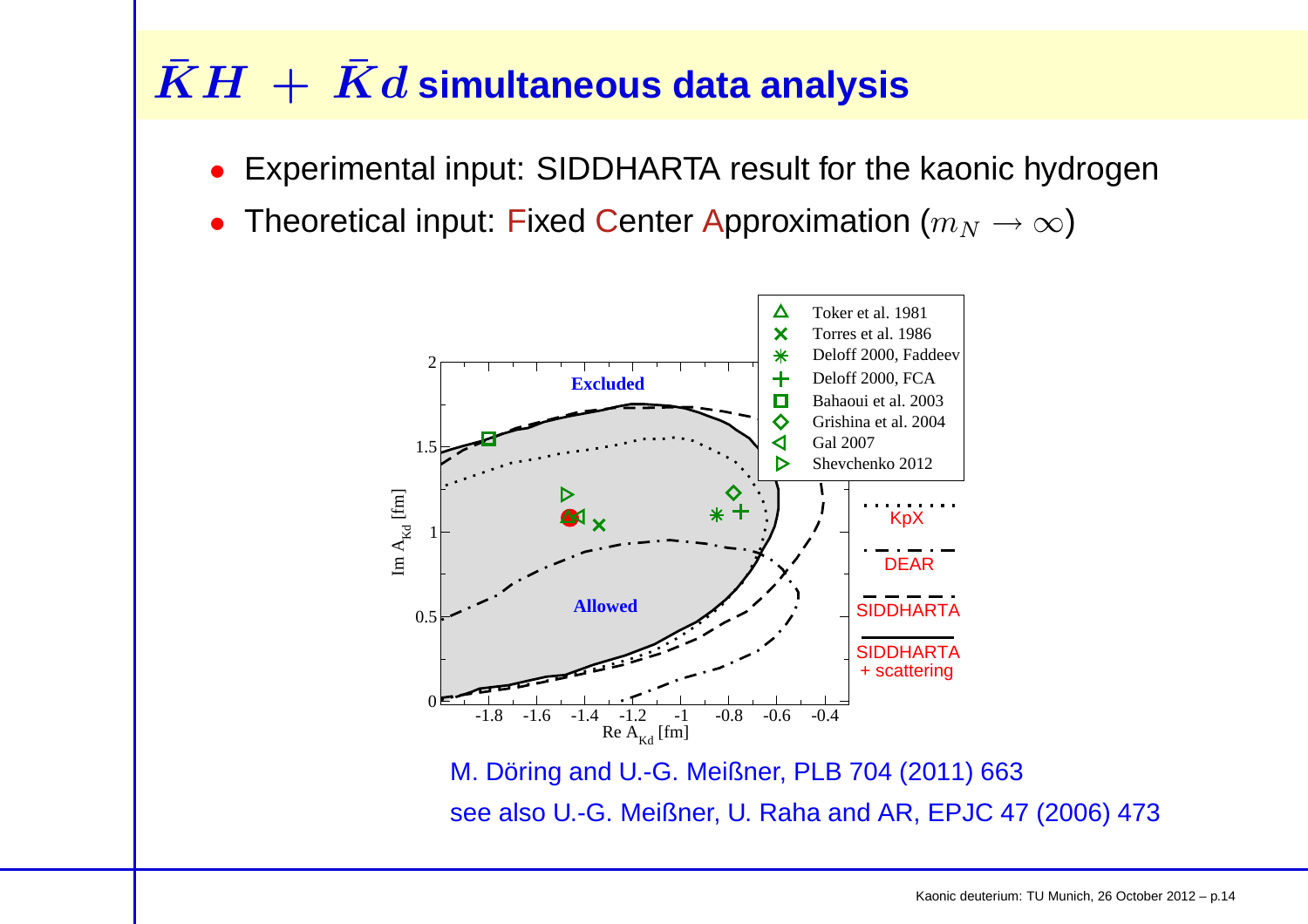## **Issues to be addressed**

- Status of the multiple scattering expansion
- Systematic uncertainty, e.g., due to the 3-body force
- $\bullet$  $\bullet$  Isospin-breaking in the  $\bar{K}d$  scattering length
- Does the close-by  $\Lambda(1405)$  lead to a significant contribution, e.g., through large effective-range term?
- Taking into account the nucleon recoil:

 $\leftrightarrow$  In the potential models, the re-summed multiple scattering  $\hookrightarrow$  In the potential models, the re-summed multiple scattering<br>series usually reproduces the result of full Faddeev calculations to <sup>a</sup> good accuracy

Why is the FCA so accurate even for  $M_K/m_N \simeq 0.5?$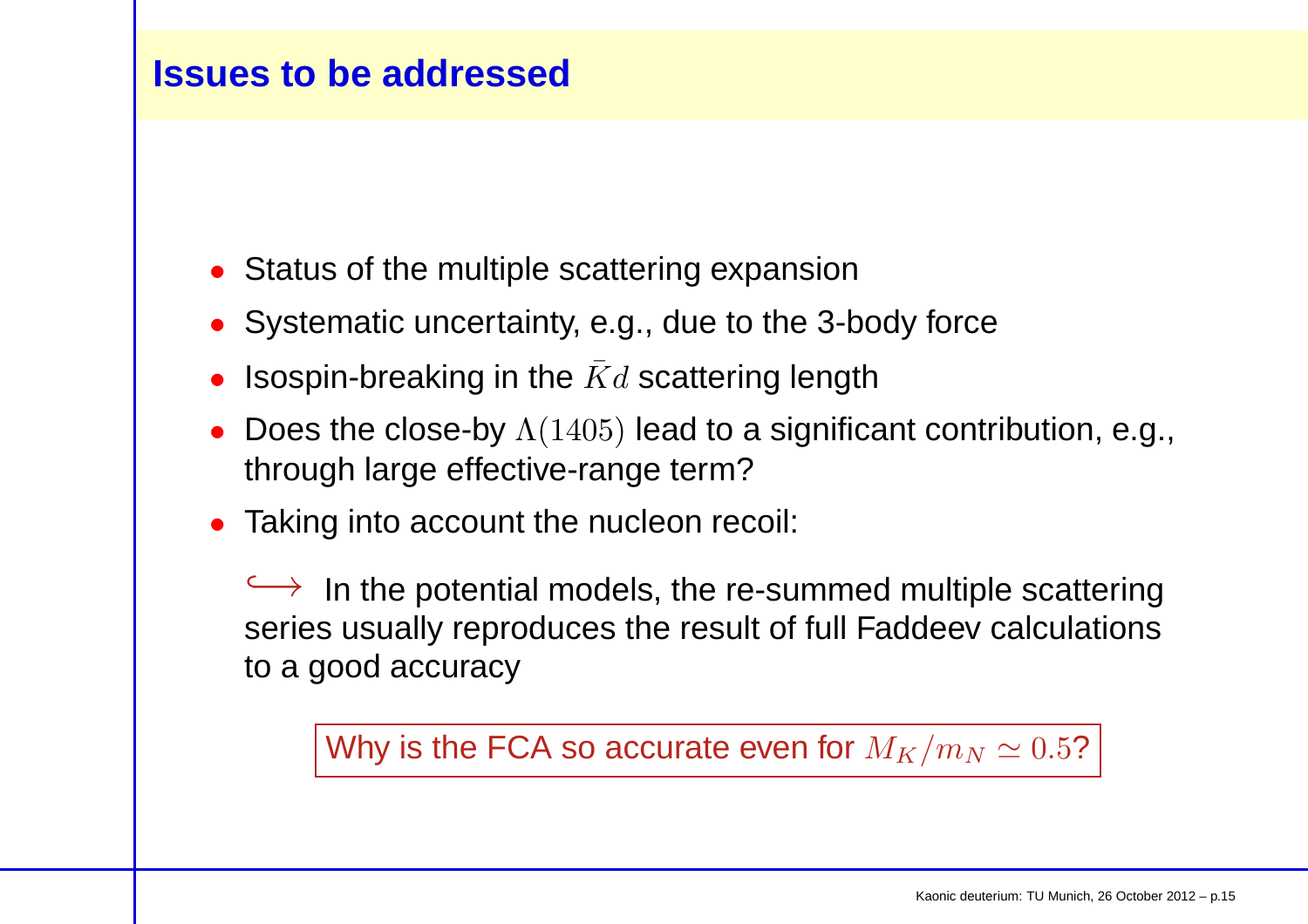## EFT approach to  $\bar{K}d$  scattering

V. Baru, E. Epelbaum and AR, EPJA <sup>42</sup> (2009) <sup>111</sup>

• Different momentum scales  $\longrightarrow$  multiple-scattering expansion

 $NN,\;\bar K NN \quad : \quad$  one-pion exchange

- $\bar{K}N^ \ KN$   $\qquad \quad \ : \quad$  two-pion exchange
- The convergence of the series is controlled by  $a \cdot \langle \frac{1}{r} \rangle \simeq 1$ , where  $\langle \frac{1}{r} \rangle \simeq 0.5$  fm<sup>-1</sup>. S-wave scattering lengths are large due to the presence of the subthreshold  $\Lambda\,(1405)$  resonance
	- $\rightarrow$  Re-summation (is done in the FCA)
- Exact solution of Faddeev equations:
	-
	- $→$  Retardation effects moderate albeit  $\xi = M_K/m_N \simeq 0.5$ <br>→ To be understood in a systematic approach based on l  $\rightarrow$  To be understood in a systematic approach based on EFT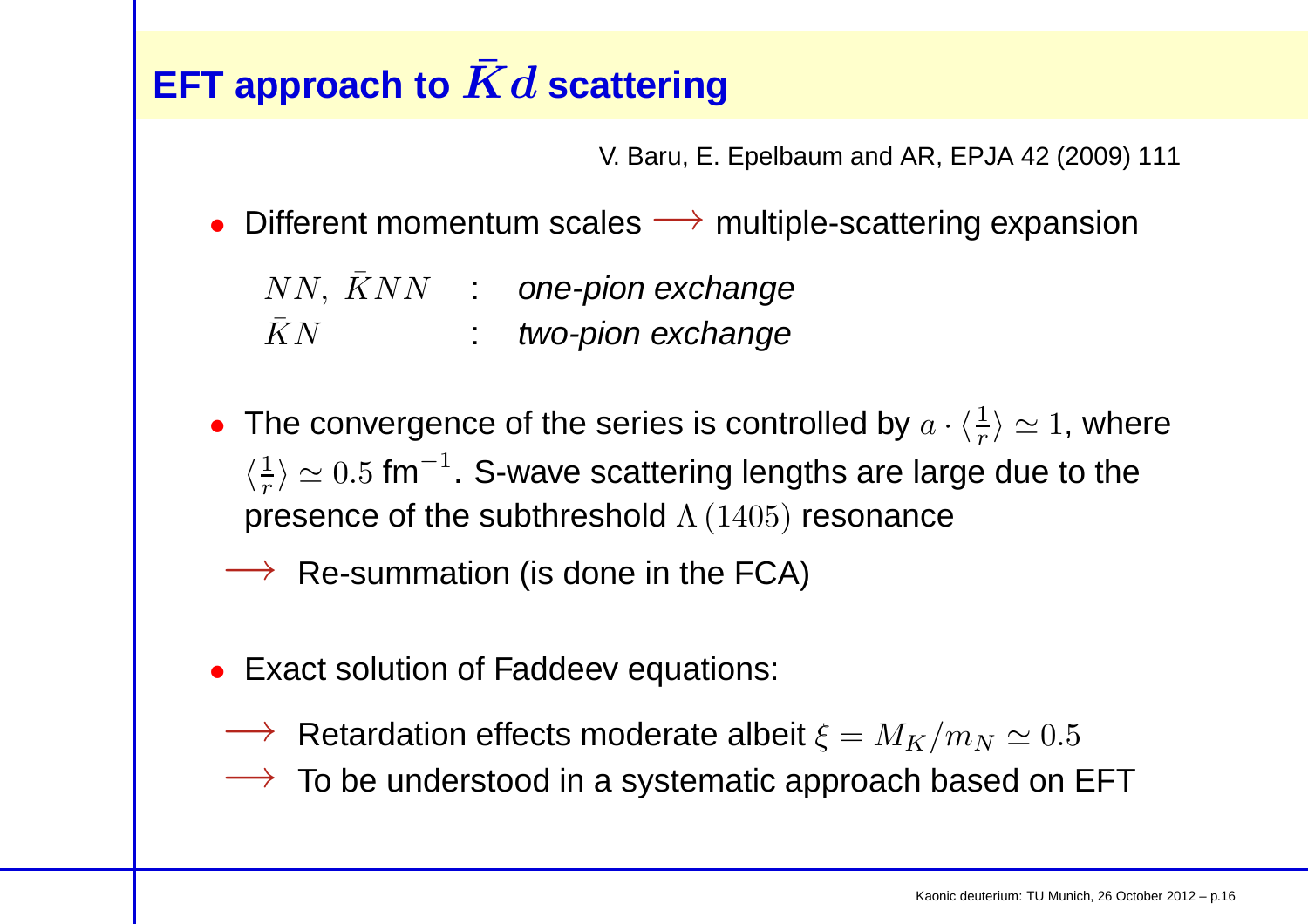## **Non-relativistic effective Lagrangian**

$$
\mathcal{L} = K^{\dagger} \left( i \partial_t - M_K + \frac{\Delta}{2M_K} + \cdots \right) K + c \psi^{\dagger} K^{\dagger} K \psi
$$
  
- 
$$
\frac{1}{2} d \psi^{\dagger} (\Delta K^{\dagger} K + K^{\dagger} \Delta K) \psi + \cdots + \psi^{\dagger} \psi^{\dagger} K^{\dagger} \mathcal{V}_{\bar{K} N N} K \psi \psi + \cdots
$$
  
+ 
$$
\psi^{\dagger} \left( i \partial_t - m_N + \frac{\Delta}{2m_N} + \cdots \right) \psi + \psi^{\dagger} \psi^{\dagger} \mathcal{V}_{NN} \psi \psi
$$

•  $c, d \cdots \Leftrightarrow$  scattering length, effective radius...

Perturbative expansion ⇒ multiple-scattering expansion<br>————————————————————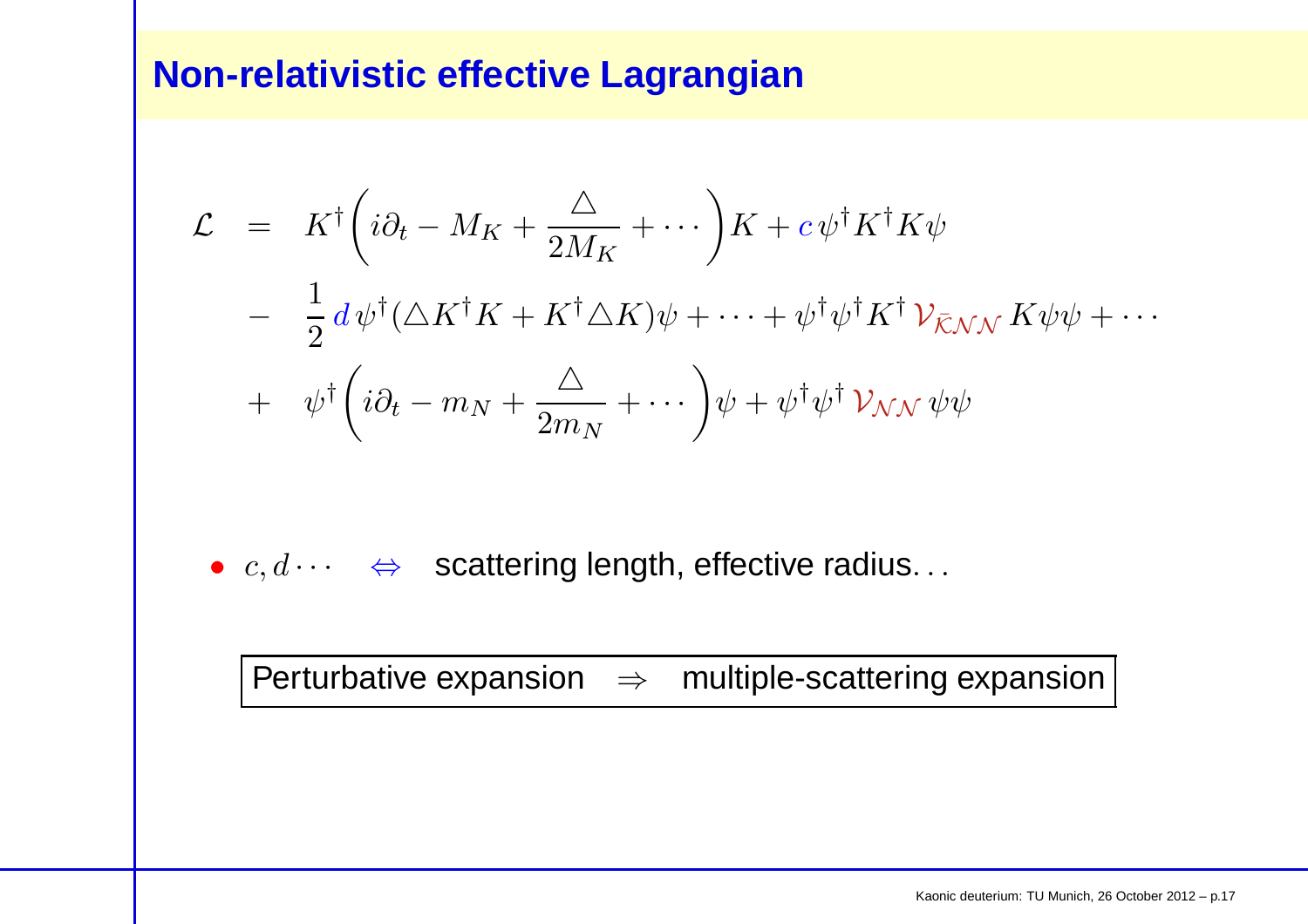## **Retardation corrections: second order**



$$
A_{\bar{K}d}^{\text{doubl. scatt.}} = \frac{8\pi\mu_d M_K}{\mu^2}\left(R_a+R_b+R_c\right)
$$

$$
R_i = R_i^{\text{stat}} + \xi^{1/2} R_i^{(1)} + \xi R_i^{(2)} + \xi^{3/2} R_i^{(3)} + \cdots
$$

→ Calculate  $R_i^{(1)}, R_i^{(2)}, \ldots$ , using *uniform expansion* method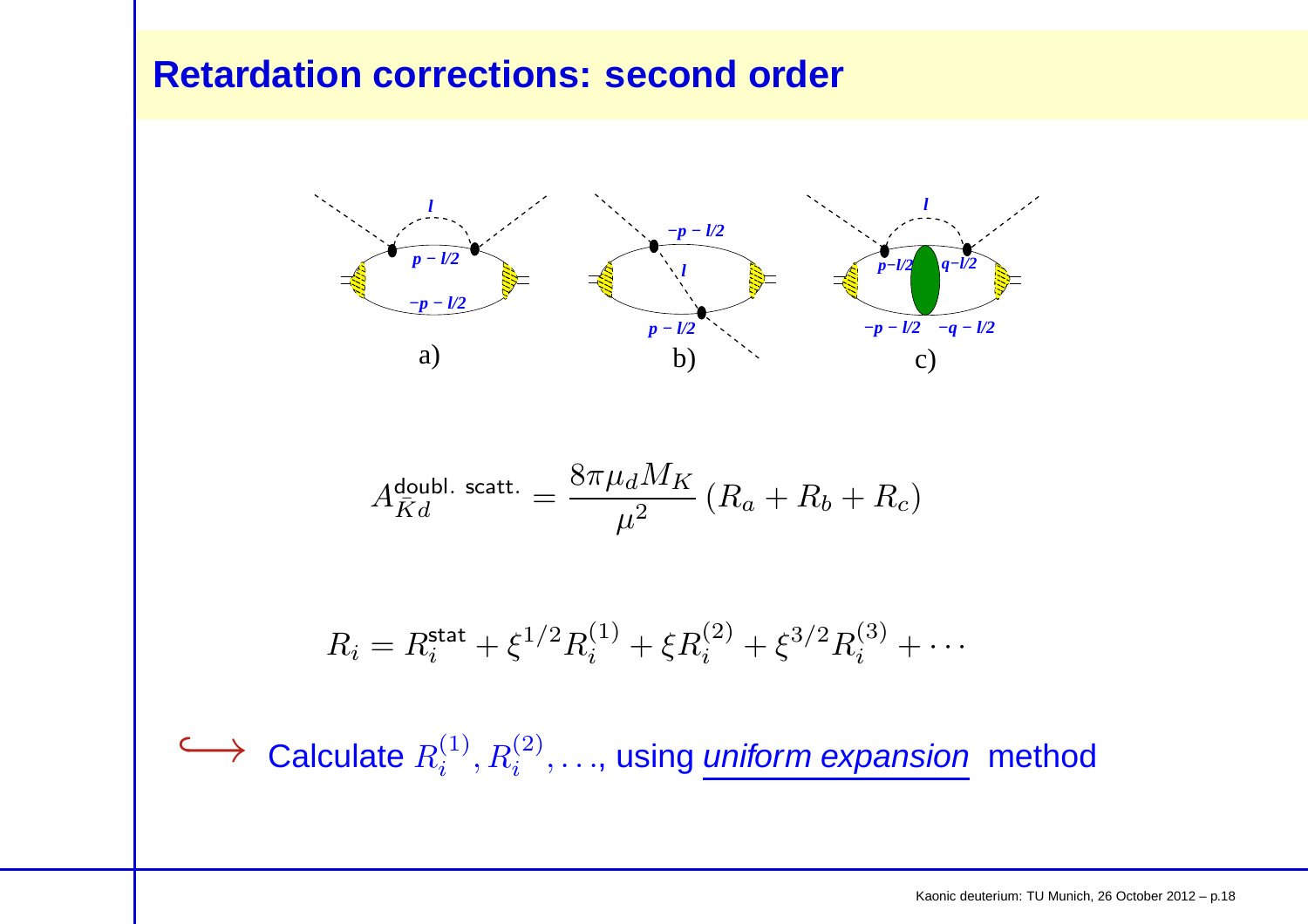## **Uniform expansion method**

R. E. Mohr *et al*, Ann. Phys. 321 (2006) 225

see also M. Beneke and V. A. Smirnov, NPB 522 (1998) 321: Threshold expansion

Low-momentum regime  $\longrightarrow$  half-integer powers of  $\xi$ 

$$
\frac{1^2}{2M_K} \sim \frac{\mathbf{p}^2}{2m_N} \quad \Rightarrow \quad \mathbf{l} \sim \sqrt{\xi} \mathbf{p} \,, \quad \mathbf{p} \sim \langle \frac{1}{r} \rangle
$$

 $\mathsf{High-momentum}\ \mathsf{regime}\ \longrightarrow\ \mathsf{integer}\ \mathsf{powers}\ \mathsf{of}\ \xi.$ 

l  $\sim$  p  $\sim \langle$ 1 $r\,$  $\left\langle \right\rangle$ 

Intermediate regime

$$
\sqrt{\xi}p\ll l\ll p
$$

→ Expand the integrand in Taylor series in each region separately<br>
→ Expand the integrand in Taylor series in each region separately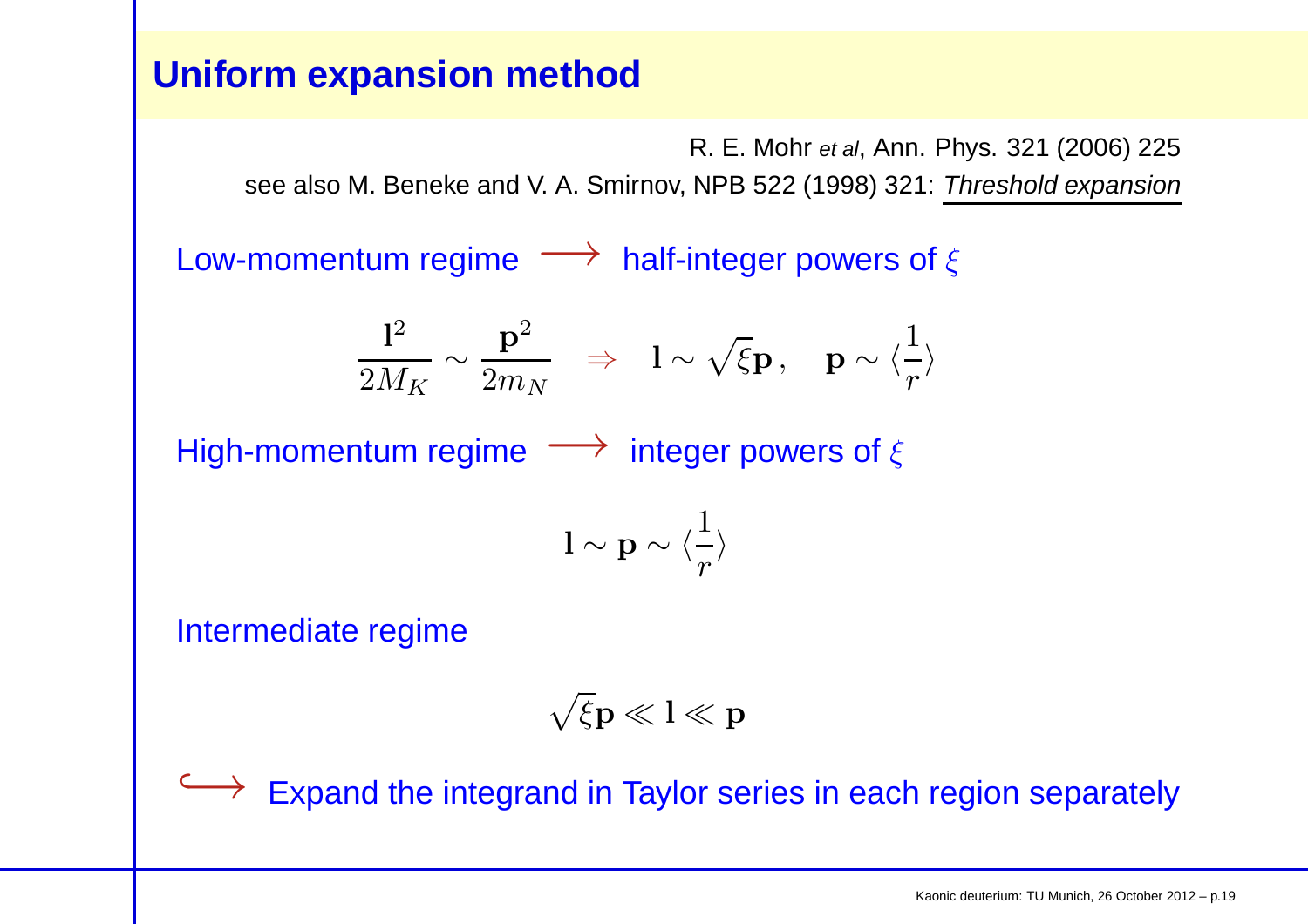## **Cancellation of leading corrections**

$$
R = R^{\text{stat}} + \xi^{1/2} R^{(1)} + \xi R^{(2)} + \xi^{3/2} R^{(3)} + \cdots
$$

see also: G. Fäldt, Phys. Scripta 16 (1977) 81; V. Baru *et al*, PLB 589 (2004) 118

- Isospin-odd channel: Pauli-selection rules  $\longrightarrow R_{-}^{(1)}$  $\frac{1}{2} = 0$
- Isospin-even channel: at leading order in  $\xi$ ,

$$
R^{(1)}_{+} \sim \int \frac{d^3\mathbf{p}d^3\mathbf{q}d^3\mathbf{l}}{(2\pi)^6} \Psi(\mathbf{p}) \bigg(G_{NN}(\mathbf{p},\mathbf{q};E(\mathbf{l})) - \frac{\delta^3(\mathbf{p}-\mathbf{q})}{\mathbf{l}^2/2M_K}\bigg)\Psi(\mathbf{q})
$$

→ Vanishes at leading order due to the orthogonality of the<br>bound-state and continuum wave functions bound-state and continuum wave functions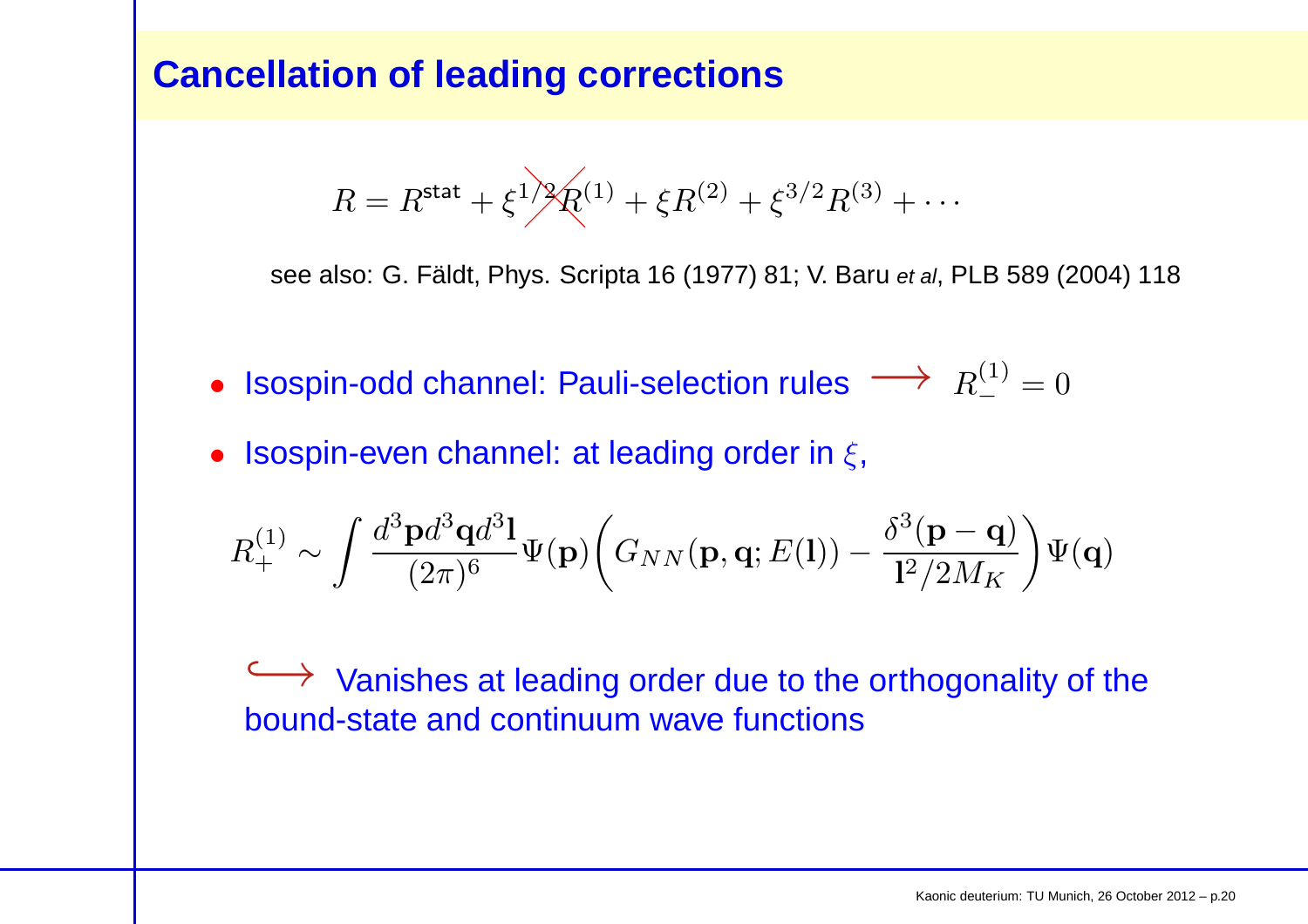## **Convergence of the expansion**

Corrections to the isospin-odd amplitude(the kinematical factor  $(1 + \xi)^{-1}$  is not expanded)

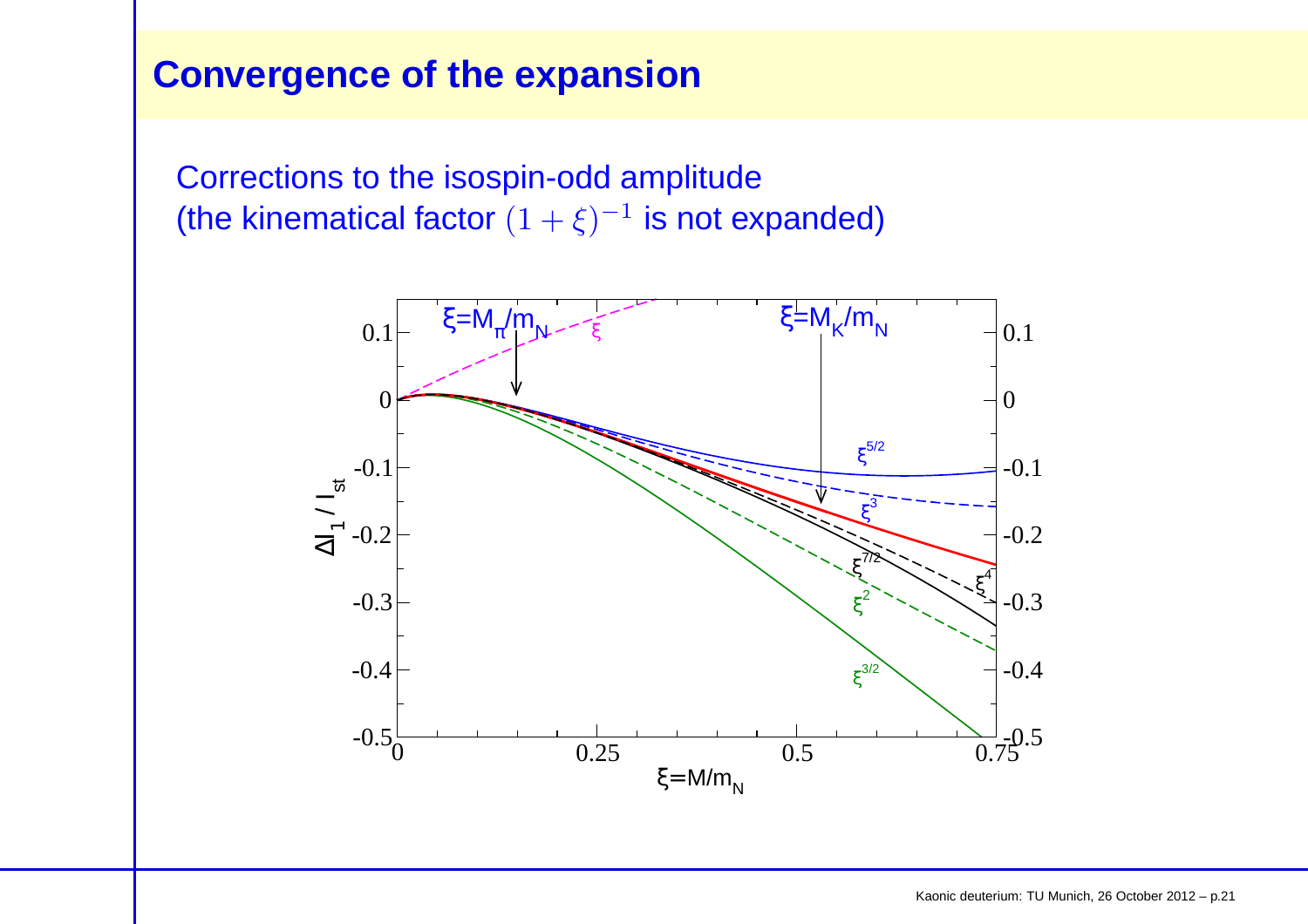## **Multiple-scattering series: to be done**



 $\hookrightarrow$  Assume retardation correction perturbative, in contrast to static interactions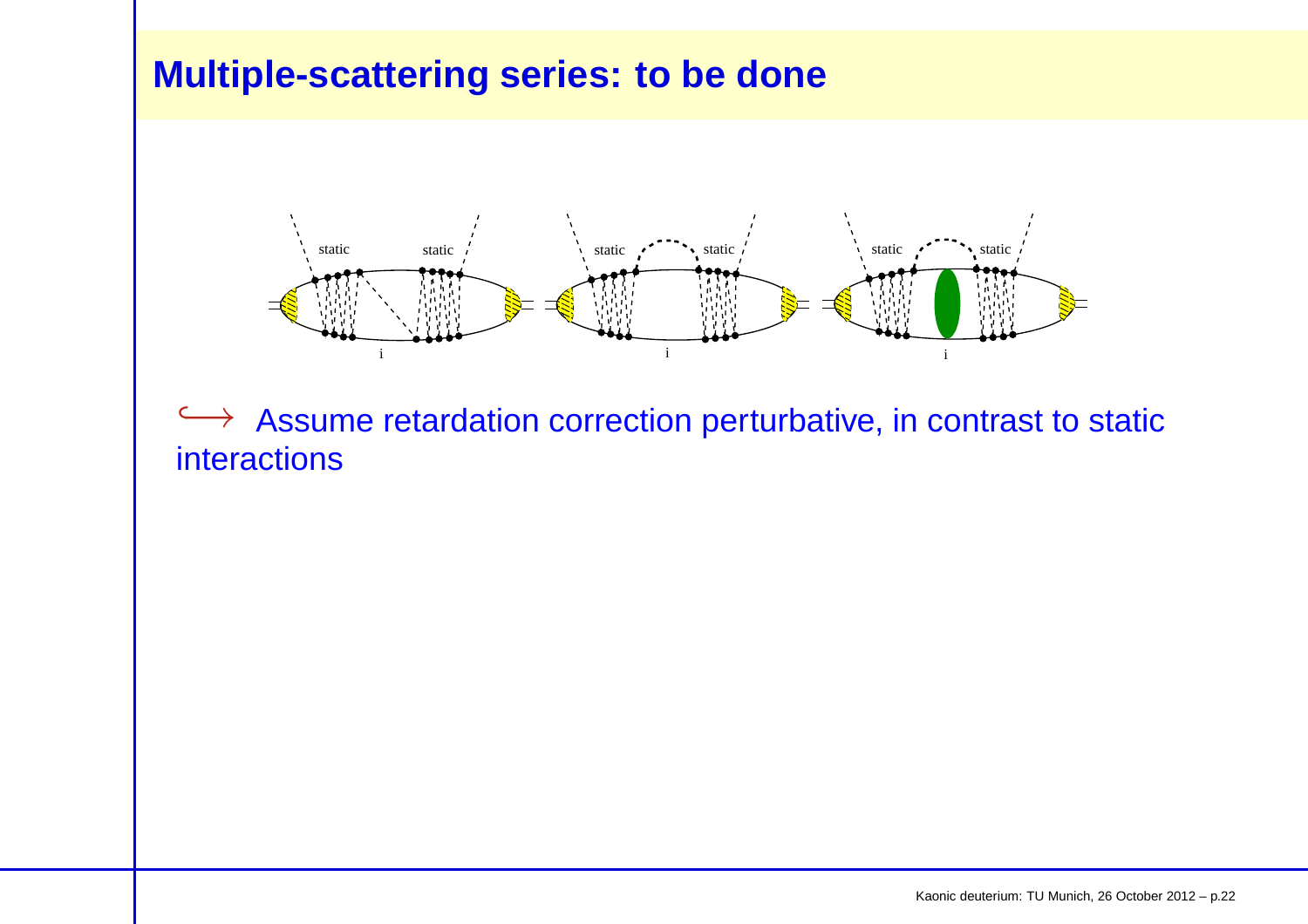## **3-body force**

Multiple-scattering series and the three-body force:

$$
\int_0^\infty dr \frac{|\Psi(r)|^2}{1+a/r} = \int_0^\infty dr |\Psi(r)|^2 \bigg(1-\frac{a}{r}\bigg) + \underbrace{|\Psi(0)|^2\,aL}_{\text{3-body force}} + O(a^2)
$$

Estimating the imaginary part from the two-nucleon absorption of  $K^-$ :



The total two-nucleon absorption rate  $= (1.22 \pm 0.09)\%$ V.R. Veirs and R.A. Burnstein, PRD <sup>1</sup> (1970) 1883

→ Three body forces: of order of a few percent<br>
————————————————————